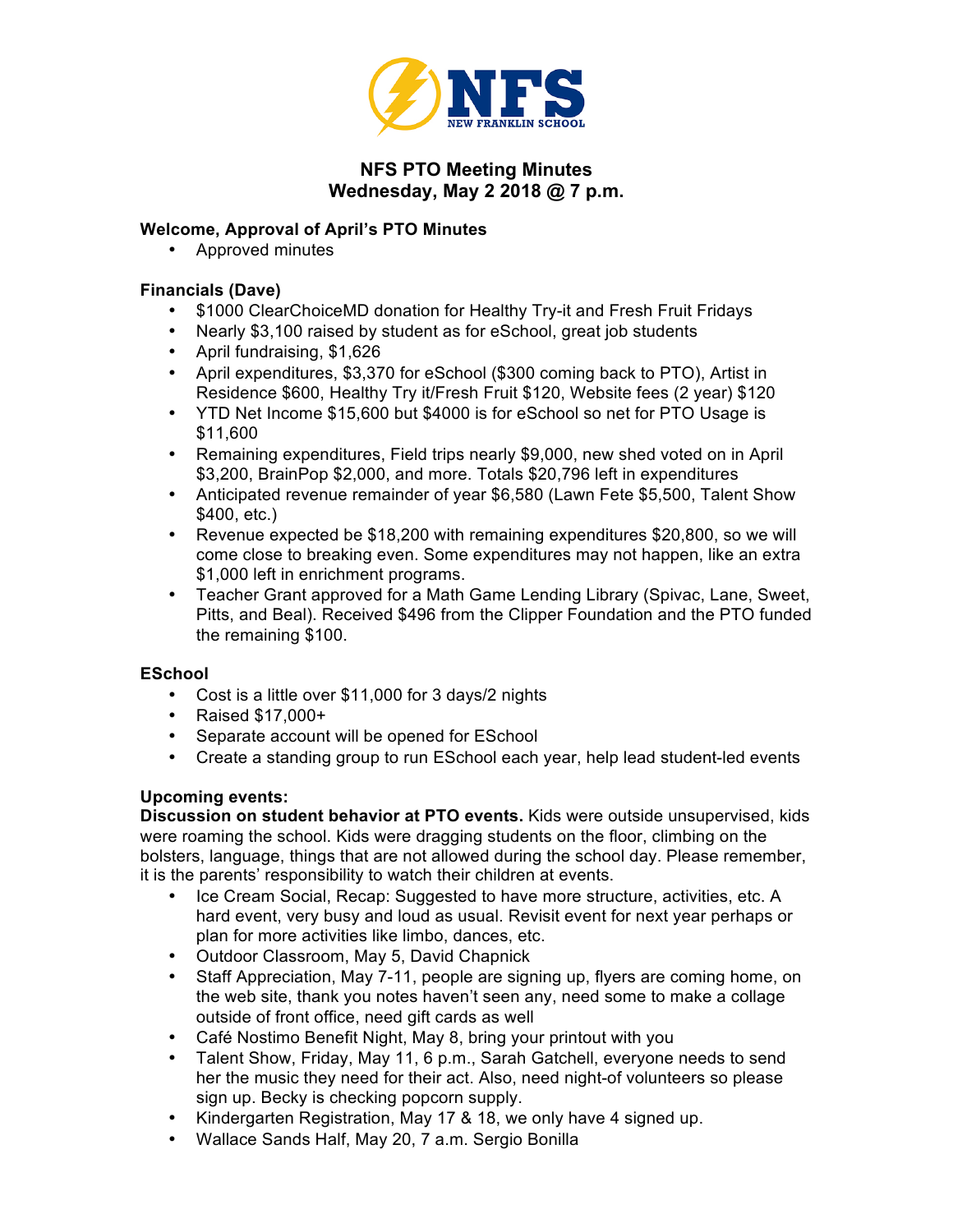

- Spring Movie Night, Friday, June 1, Movie Licensing USA www.swank.com , students to choose between, Coco, Paddington 2, or Ferdinand, put a post up in the lunch room
- Lawn Fete, Thursday, June 14, Breegan Johnson, themes for each grade's raffle basket has gone out today through class liaisons, need volunteers to help Genevieve collect the items and get boxes into classrooms, need all things for the baskets by June 8, to be in lobby for June 11 for display. Baskets to be filled with items for each theme, donated by families. Raffle baskets are raffled off at Lawn Fete. Easy volunteer opportunity to decorate boxes for classroom collection. Letters for silent auction donations sent around, please ask any business you visit for a donation for silent auction. Letter will go up on website for folks to access.
- Fifth Grade Breakfast, June 20, Stephanie Hausman volunteered to run
- Last Day of School, June 21 (early release)

### **Outdoor Classroom**

- It has started, some boulders, grading, tube is already out there.
- Teaching platform and outdoor place to play
- McDermott Landscapes, future NFS family, donated a lot of time to the landscape architecture.
- Portsmouth Garden Club donated \$380
- Ricci Lumber, building materials at cost and donated \$200
- Millican Nursery wholesale plant nursery providing things at cost and \$300
- ED Swett, provided \$1000 worth of fill, work, tunnel
- Cantwell Outdoor Services placing granite at cost
- Plants from Lang's
- Pallets from Red Hook and (beer for BBQ)
- Landcare donated quality fill and compost and granites seating at cost (\$2,000)
- Timberland, building it for us and grant for \$2,5000
- A new Vegan restaurant is providing breakfast for everyone
- Lunch from Lexie's is a possibility as well
- Raised about \$9000 worth of supplies and labor, not including Timberland's labor
- We need to purchase about \$6,246 worth of material, cash on hand is \$3,380 to cover the vision and for everything to be done
- Dave would like to ask PTO to vote on approving \$3000 so they can be done
- If not we would forgo on some bridges and nature trail, significantly cut back on the number of plants
- Have not heard from Home Depot on the \$5,000 grant.
- Unfortunately, a vote could not take place tonight due to our bylaws. The bylaws require notice of a vote. Not on agenda as well.
- In lieu of a vote, PTO members at the meeting stepped up to contribute: Cioes, Stephanie Hausman, Cosgroves, Breegan Johnson, and Maggie Flaherty all in for \$300 for a tree. \$500 for PTO approval tonight, board has approved and can approved expenditures up to \$500. Dave Loehwing in for \$500. \$100 from the Girl Scouts to be confirmed by Cathy Cosgrove. So we are at \$2,600 of the \$3,000 requested. If others would like to contribute please let us know.

#### **NFS PTO Open Board Positions**

- **Secretary**
- Assistant Treasurer
- Treasurer